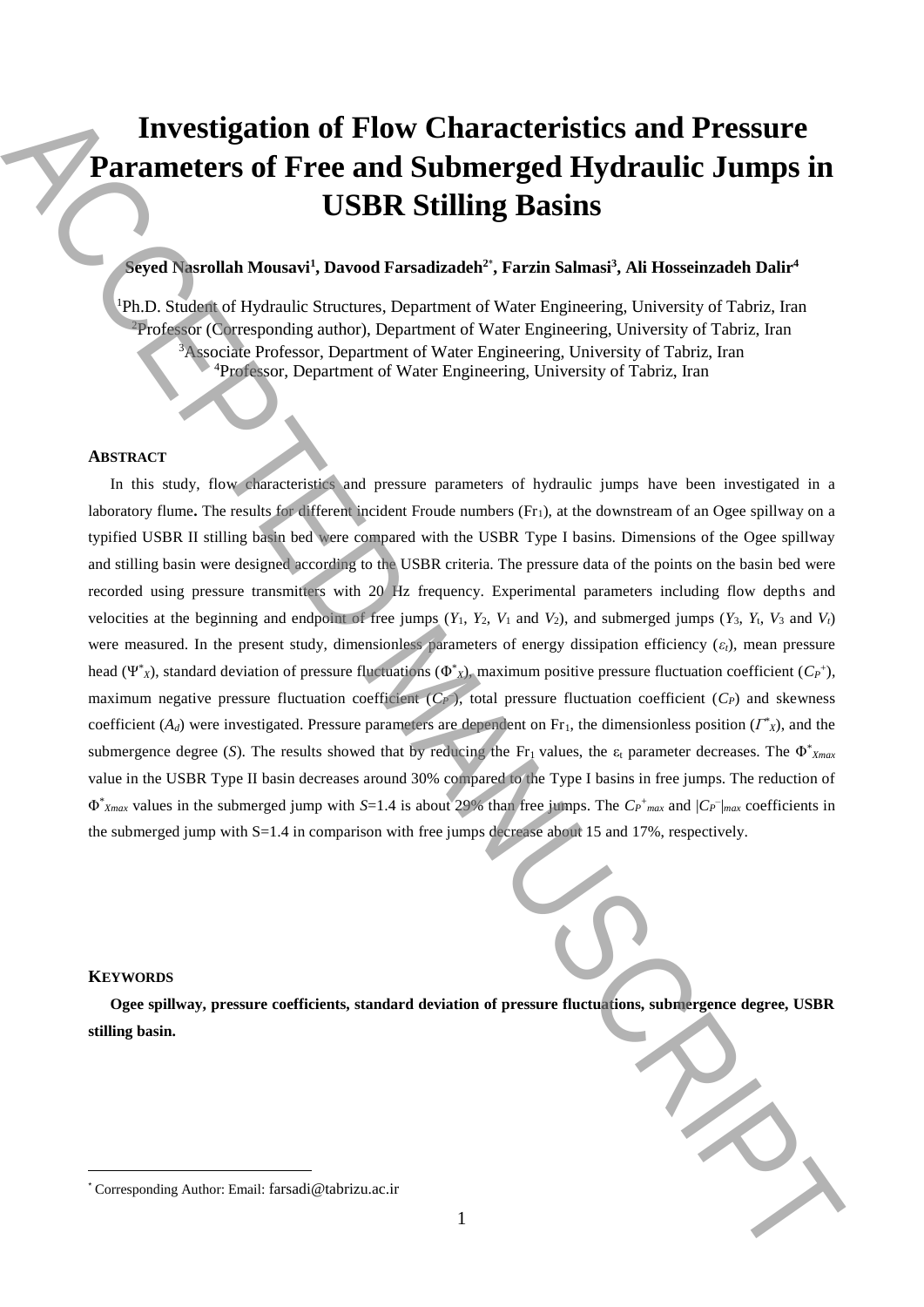## **1. Introduction**

Knowledge of pressure fluctuations along hydraulic jumps, which can occur within the stilling basin is essential for the design of energy dissipation structures. Some pressure parameters within the USBR Type II basin have been studied in references [1, 2]. In the present study, pressure parameters of free and submerged jumps have been investigated downstream of an Ogee spillway on the bed of a USBR Type II stilling basin. The results were compared with others in terms of free jumps in Type I basins.

## **2. Methodology**

## 2-1. Experimental Setup

The experiments were carried out in a laboratory Plexiglas-walled flume with 10 m length, 51 cm width, and 60 cm height at the hydraulic laboratory of the University of Tabriz, Iran. Instantaneous pressure were measured with the pressure transmitters of Atek BCT 110 series with an accuracy of  $\pm 0.5$ %. The data acquisition frequency of 20 Hz with a duration of 90 seconds was used for each test at each pressure tap. According to Figure 1, the dimensions of the spillway and the stilling basin were designed according to USBR criteria [3, 4]. Flow depths were measured using an ultrasonic sensor of US30 series Datalogic with an accuracy of ±0.1 mm. **1.** Lot of the second interaction and the second interaction  $\alpha$ . Let  $\alpha$  be the second interaction  $\alpha$  be the second interaction  $\alpha$  be the second interaction  $\alpha$  be the second interaction  $\alpha$  be the second intera



**Figure 1. Schematic view of experimental setup**

#### 2-2. Statistical Pressure Parameters

The pressure parameters in hydraulic jumps is presented as follows [5]:

$$
\Phi_{x}^{*} = \frac{\sigma_{X}}{E_{L}} \times \frac{Y_{2}}{Y_{1}} \times \frac{1}{S} = f(\Gamma_{X}^{*})
$$
\n(1)

$$
\Psi_{x}^{*} = \frac{P_{x} - Y_{1}}{Y_{2} - Y_{1}} \times \frac{1}{S} = f(\Gamma_{x}^{*})
$$
 (2)

$$
\Gamma_{x}^{*} = \frac{X}{Y_{2} - N_{1}} \times \frac{1}{\sqrt{S}}
$$
 (3)

where  $\Phi_X^*$  is the dimensionless standard deviation of pressures,  $\Psi^*$ *x* is the mean pressure head,  $\sigma_x/E_L$  is the ratio of pressure fluctuations to energy dissipation,  $Y_2/Y_1$ 

is the ratio of sequent depths of hydraulic jumps, *S* is the submergence degree  $(Y_t/Y_2)$ ,  $Y_t$  is the tail-water depth in submerged jumps,  $P_X$  is the mean pressure at the longitudinal position  $X$ ,  $\Gamma^*$  is the dimensionless position of pressure tap, and *X* is the longitudinal position of the pressure tap from the beginning of the basin.  $N_1$  parameter is the bed pressure at a given position, and equal to  $Y_1$ . Cos ( $\theta$ ), where  $\theta$  is the angle of the spillway chute to the horizon [6].

Pressure coefficients including maximum positive pressure fluctuation coefficient  $(C_P^+)$ , maximum negative pressure fluctuation coefficient  $(C_P^-)$ , total pressure fluctuation coefficient  $(C_P)$ , and skewness coefficient  $(A_d)$ , are used as follows:

$$
C_{P}^{+} = \frac{P_{\text{max}} - P_{X}}{E_{1}}
$$
 (4)

$$
C_{P}^{-} = \frac{P_{\min} - P_{X}}{E_{1}}
$$
 (5)

$$
C_p = C_p^+ + \left| C_p^- \right| \tag{6}
$$

$$
A_d = \sum_{i=1}^{n} \frac{(P_i - P_X)^3}{n \sigma_X^3} = f(\Gamma_X^*)
$$
 (7)

where *Pmax* and *Pmin* are the maximum and minimum pressures of the measured data series, respectively*,*and *n*  is the total number of data.

#### **3. Results and Discussion**

At the downstream of spillways, with increasing the approach flow discharge  $(Q)$ , the Froude number  $(Fr_1)$ decreases for free jumps (Table 1). Therefore, with increasing *Q*, the increase rate of the supercritical depth  $(Y_1)$  is more than the corresponding increase rate of the incident velocity  $(V_1)$ . As a result, the  $Y_1$  parameter has an important role in determining the  $Fr_1$  values. For a given value of  $Fr<sub>1</sub>$ , the energy dissipation efficiency parameter  $(\varepsilon_t)$  decreases linearly with increasing submergence. The average difference between the εt parameter in free and submerged jumps is about 16%.

**Table 1. Flow characteristics under different conditions of free jumps of the USBR Type II basin**

| Q(L/s) | $V_1(m/s)$ | $Y_1$ (cm) | $\mathbf{Fr}_1$ | $Y_2$ (cm) |
|--------|------------|------------|-----------------|------------|
| 33.0   | 3.84       | 1.68       | 9.46            | 19.69      |
| 43.0   | 3.86       | 2.18       | 8.34            | 22.44      |
| 47.5   | 3.87       | 2.41       | 7.96            | 23.57      |
| 52.7   | 3.88       | 2.66       | 7.59            | 24.70      |
| 55.0   | 3.88       | 2.78       | 7.44            | 25.33      |
| 60.4   | 3.89       | 3.04       | 7.12            | 26.60      |